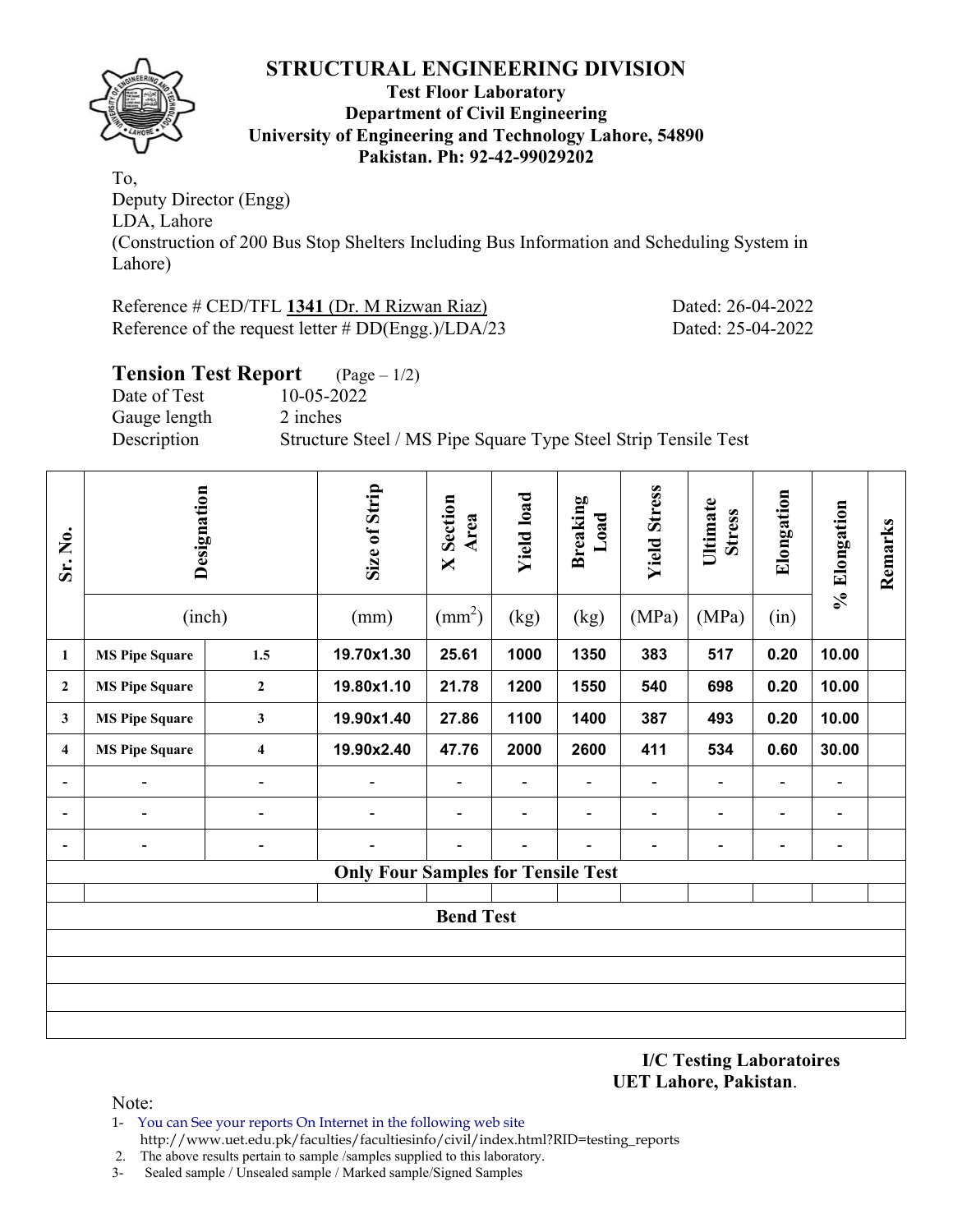

#### **Test Floor Laboratory Department of Civil Engineering University of Engineering and Technology Lahore, 54890 Pakistan. Ph: 92-42-99029202**

To, Deputy Director (Engg) LDA, Lahore (Construction of 200 Bus Stop Shelters Including Bus Information and Scheduling System in Lahore)

# Reference # CED/TFL 1341 (Dr. M Rizwan Riaz) Dated: 26-04-2022

Reference of the request letter # DD(Engg.)/LDA/23 Dated: 25-04-2022

# **Weight &Size Test Report** (Page – 2/2)

Date of Test 10-05-2022 Description Structure Steel / MS Pipe Square Type Weight and Size Test

|                         | Designation                          |                         | Weight                            | Length                   | Length                       |                          | <b>Outer</b><br><b>Dimension</b> |                              |        |
|-------------------------|--------------------------------------|-------------------------|-----------------------------------|--------------------------|------------------------------|--------------------------|----------------------------------|------------------------------|--------|
| Sr.<br>No.              |                                      |                         |                                   |                          | Weight per Unit              | X                        | $\blacktriangleright$            | Thickness                    | Remark |
|                         | (mm)                                 |                         | (g)                               | (mm)                     | (kg/m)                       | (mm)                     | (mm)                             | (mm)                         |        |
| 1                       | <b>MS Pipe Square</b><br><b>Type</b> | 1.5                     | 135                               | 101.30                   | 1.33                         | 37.90                    | 37.50                            | 1.20                         |        |
| $\overline{2}$          | <b>MS Pipe Square</b><br><b>Type</b> | $\overline{2}$          | 163                               | 103.00                   | 1.58                         | 45.50                    | 46.20                            | 1.10                         |        |
| $\overline{\mathbf{3}}$ | <b>MS Pipe Square</b><br><b>Type</b> | $\mathbf{3}$            | 245                               | 105.90                   | 2.31                         | 75.10                    | 75.30                            | 1.40                         |        |
| $\overline{\mathbf{4}}$ | <b>MS Pipe Square</b><br><b>Type</b> | $\overline{\mathbf{4}}$ | 740                               | 101.00                   | 7.33                         | 101.90                   | 100.90                           | 2.40                         |        |
|                         |                                      |                         |                                   |                          |                              |                          |                                  |                              |        |
|                         |                                      |                         |                                   |                          |                              |                          | -                                | ۰                            |        |
|                         |                                      |                         | -                                 | -                        | $\blacksquare$               | -                        | ۰                                | $\blacksquare$               |        |
|                         |                                      |                         | -                                 | $\overline{\phantom{0}}$ | $\qquad \qquad \blacksquare$ | -                        | -                                | -                            |        |
|                         | $\overline{\phantom{0}}$             |                         | $\blacksquare$                    | $\overline{\phantom{0}}$ | $\qquad \qquad \blacksquare$ | $\overline{\phantom{0}}$ | ۰                                | $\qquad \qquad \blacksquare$ |        |
|                         |                                      |                         | <b>Only Four Samples for Test</b> |                          |                              |                          |                                  |                              |        |
|                         |                                      |                         |                                   |                          |                              |                          |                                  |                              |        |

**I/C Testing Laboratoires UET Lahore, Pakistan**.

Note:

1- You can See your reports On Internet in the following web site http://www.uet.edu.pk/faculties/facultiesinfo/civil/index.html?RID=testing\_reports

2. The above results pertain to sample /samples supplied to this laboratory.

3- Sealed sample / Unsealed sample / Marked sample/Signed Samples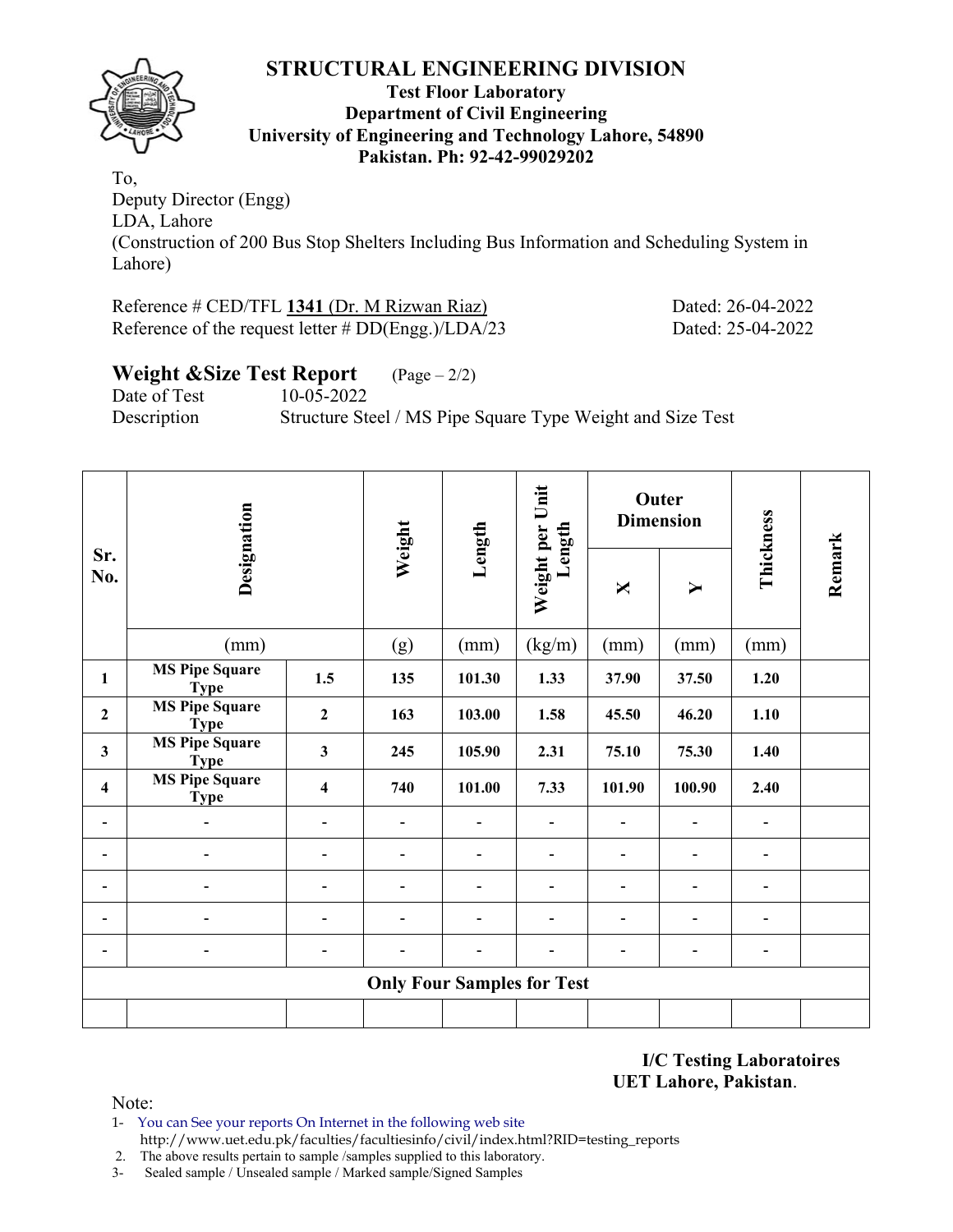

#### **Test Floor Laboratory Department of Civil Engineering University of Engineering and Technology Lahore, 54890 Pakistan. Ph: 92-42-99029202**

To, M/S M. Siddique Sons Engineering Concern (Pvt) Ltd Lahore (Engor Enfrashare)

Reference # CED/TFL 1342 (Dr. M Rizwan Riaz) Dated: 26-04-2022 Reference of the request letter # SS/Letter # 1011 Dated: 25-04-2022

# **Tension Test Report** (Page – 1/1)

| Date of Test | 10-05-2022                     |
|--------------|--------------------------------|
| Gauge length | 2 inches                       |
| Description  | Angle Steel Strip Tensile Test |

| Sr. No.          | Designation                  |                | Size of Strip                            | <b>X</b> Section<br>Area | <b>Yield load</b>        | <b>Breaking</b><br>Load  | <b>Yield Stress</b> | Ultimate<br><b>Stress</b> | Elongation     | % Elongation   | Remarks      |
|------------------|------------------------------|----------------|------------------------------------------|--------------------------|--------------------------|--------------------------|---------------------|---------------------------|----------------|----------------|--------------|
|                  |                              | (inch)         | (mm)                                     | $\text{(mm}^2)$          | (kg)                     | (kg)                     | (MPa)               | (MPa)                     | (in)           |                |              |
| $\mathbf{1}$     | Angle                        | $5 \times 3/8$ | 19.80x9.20                               | 182.16                   | 8000                     | 11800                    | 431                 | 635                       | 0.60           | 30.00          | SS02B        |
| $\mathbf{2}$     | Angle                        | $5 \ge 1/2$    | 20.00x13.90                              | 278.00                   | 12000                    | 17400                    | 423                 | 614                       | 0.70           | 35.00          | <b>SS02A</b> |
| $\blacksquare$   | $\overline{\phantom{a}}$     | $\blacksquare$ | $\overline{\phantom{a}}$                 | $\overline{\phantom{a}}$ | $\blacksquare$           | $\overline{\phantom{a}}$ | $\blacksquare$      | $\blacksquare$            | $\blacksquare$ | $\blacksquare$ |              |
| $\blacksquare$   | $\qquad \qquad \blacksquare$ | $\blacksquare$ | $\blacksquare$                           | $\blacksquare$           | $\blacksquare$           | $\blacksquare$           | $\blacksquare$      | $\blacksquare$            | $\blacksquare$ | $\blacksquare$ |              |
| -                | $\blacksquare$               |                | $\blacksquare$                           | $\blacksquare$           | $\overline{\phantom{0}}$ | $\blacksquare$           | $\overline{a}$      | $\blacksquare$            | ۰              | $\blacksquare$ |              |
| ۰.               | $\blacksquare$               | $\blacksquare$ | $\blacksquare$                           |                          |                          | $\blacksquare$           | $\overline{a}$      |                           | $\blacksquare$ | $\blacksquare$ |              |
| $\blacksquare$   | $\overline{\phantom{a}}$     | ۰              |                                          |                          |                          |                          | ۰                   |                           | ۰              | $\blacksquare$ |              |
|                  |                              |                | <b>Only Two Samples for Tensile Test</b> |                          |                          |                          |                     |                           |                |                |              |
| <b>Bend Test</b> |                              |                |                                          |                          |                          |                          |                     |                           |                |                |              |
|                  |                              |                |                                          |                          |                          |                          |                     |                           |                |                |              |
|                  |                              |                |                                          |                          |                          |                          |                     |                           |                |                |              |
|                  |                              |                |                                          |                          |                          |                          |                     |                           |                |                |              |

#### **I/C Testing Laboratoires UET Lahore, Pakistan**.

Note:

- 1- You can See your reports On Internet in the following web site http://www.uet.edu.pk/faculties/facultiesinfo/civil/index.html?RID=testing\_reports
- 2. The above results pertain to sample /samples supplied to this laboratory.
- 3- Sealed sample / Unsealed sample / Marked sample/Signed Samples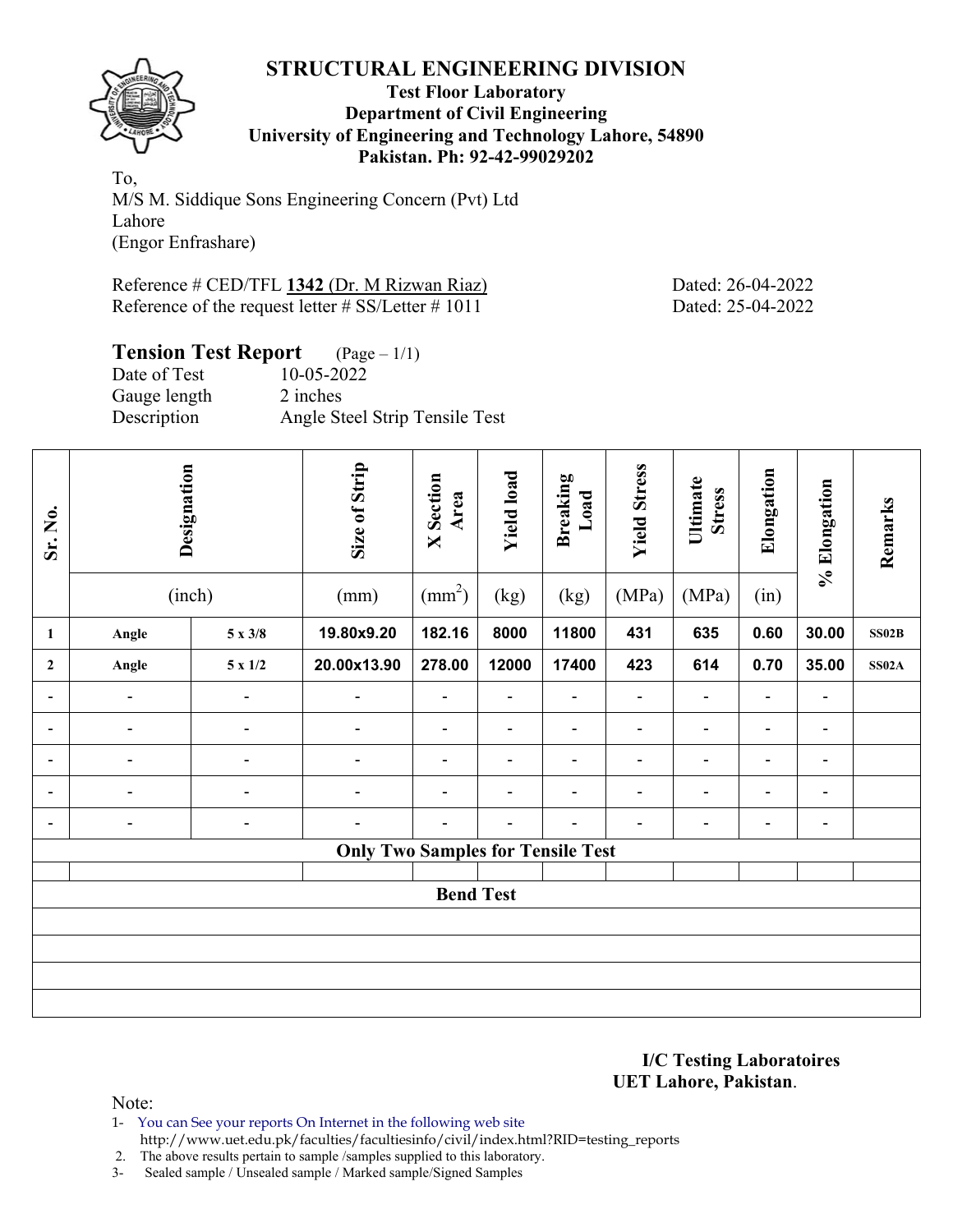

#### **Test Floor Laboratory Department of Civil Engineering University of Engineering and Technology Lahore, 54890 Pakistan. Ph: 92-42-99029202**

To, Deputy Director (Engineering) Parks & Horticulture Authority Gujranwala (Renovation of Gulshan-e-Iqbal Park including Track, Lighting System and Functioning of Lake) Reference # CED/TFL **1358** (Dr. M Rizwan Riaz) Dated: 09-05-2022 Reference of the request letter # DDE/PHA/GRW-22 Dated: 09-05-2022

# **Tension Test Report** (Page -1/1)

Date of Test 10-05-2022 Gauge length 8 inches

Description Deformed Steel Bar Tensile and Bend Test as per ASTM-A615

| Sr. No.                  | Weight<br>Diameter/<br><b>Size</b><br>(inch) |                |                          | Area<br>$(in^2)$         |                          | <b>Yield load</b>        | <b>Breaking</b><br>Load  | <b>Yield Stress</b><br>(psi)           |                          | <b>Ultimate Stress</b><br>(psi) |                          | Elongation               | % Elongation             | Remarks |
|--------------------------|----------------------------------------------|----------------|--------------------------|--------------------------|--------------------------|--------------------------|--------------------------|----------------------------------------|--------------------------|---------------------------------|--------------------------|--------------------------|--------------------------|---------|
|                          | (lbs/ft)                                     | Nominal        | Actual                   | Nominal                  | Actual                   | (kg)                     | (kg)                     | Nominal                                | <b>Actual</b>            | Nominal                         | <b>Actual</b>            | (inch)                   |                          |         |
| 1                        | 0.374                                        | 3/8            | 0.374                    | 0.11                     | 0.110                    | 3300                     | 5000                     | 66200                                  | 66180                    | 100200                          | 100300                   | 1.10                     | 13.8                     |         |
|                          | $\overline{\phantom{0}}$                     | $\blacksquare$ | $\overline{\phantom{0}}$ | $\overline{\phantom{a}}$ | $\overline{\phantom{a}}$ | $\overline{\phantom{0}}$ | $\overline{\phantom{a}}$ | $\overline{\phantom{0}}$               | $\overline{\phantom{a}}$ | $\blacksquare$                  | $\overline{\phantom{a}}$ | $\blacksquare$           | $\overline{\phantom{a}}$ |         |
|                          | $\overline{a}$                               | $\blacksquare$ |                          | $\overline{\phantom{0}}$ | $\overline{\phantom{0}}$ | -                        |                          |                                        |                          | $\overline{\phantom{0}}$        | $\overline{\phantom{a}}$ | -                        | $\overline{a}$           |         |
|                          | $\overline{a}$                               | $\blacksquare$ | ۳                        | $\overline{\phantom{0}}$ | $\overline{\phantom{a}}$ |                          |                          |                                        |                          | $\overline{\phantom{0}}$        | $\overline{\phantom{a}}$ | $\overline{\phantom{0}}$ | $\overline{a}$           |         |
| $\overline{\phantom{a}}$ | $\overline{\phantom{0}}$                     | $\blacksquare$ | $\overline{\phantom{0}}$ | $\overline{\phantom{0}}$ | $\overline{\phantom{a}}$ | $\overline{\phantom{0}}$ | $\overline{\phantom{0}}$ |                                        | $\overline{\phantom{0}}$ | $\overline{\phantom{a}}$        | $\overline{\phantom{a}}$ | $\blacksquare$           | $\overline{\phantom{a}}$ |         |
| $\overline{\phantom{a}}$ | $\overline{a}$                               | -              | $\overline{\phantom{0}}$ | $\overline{\phantom{0}}$ | $\overline{\phantom{0}}$ |                          | $\overline{\phantom{0}}$ | $\overline{\phantom{0}}$               | ۰                        | $\overline{\phantom{0}}$        | $\overline{\phantom{a}}$ | $\blacksquare$           | $\overline{\phantom{a}}$ |         |
|                          |                                              |                |                          |                          |                          |                          |                          | Note: only one sample for tensile test |                          |                                 |                          |                          |                          |         |
|                          |                                              |                |                          |                          |                          |                          |                          |                                        |                          |                                 |                          |                          |                          |         |
|                          |                                              |                |                          |                          |                          |                          | <b>Bend Test</b>         |                                        |                          |                                 |                          |                          |                          |         |
|                          |                                              |                |                          |                          |                          |                          |                          |                                        |                          |                                 |                          |                          |                          |         |
|                          |                                              |                |                          |                          |                          |                          |                          |                                        |                          |                                 |                          |                          |                          |         |
|                          |                                              |                |                          |                          |                          |                          |                          |                                        |                          |                                 |                          |                          |                          |         |

**I/C Testing Laboratoires UET Lahore, Pakistan**.

Note:

1- You can See your reports On Internet in the following web site http://www.uet.edu.pk/faculties/facultiesinfo/civil/index.html?RID=testing\_reports

2. The above results pertain to sample /samples supplied to this laboratory.

3- Sealed sample / Unsealed sample / Marked sample/Signed Samples